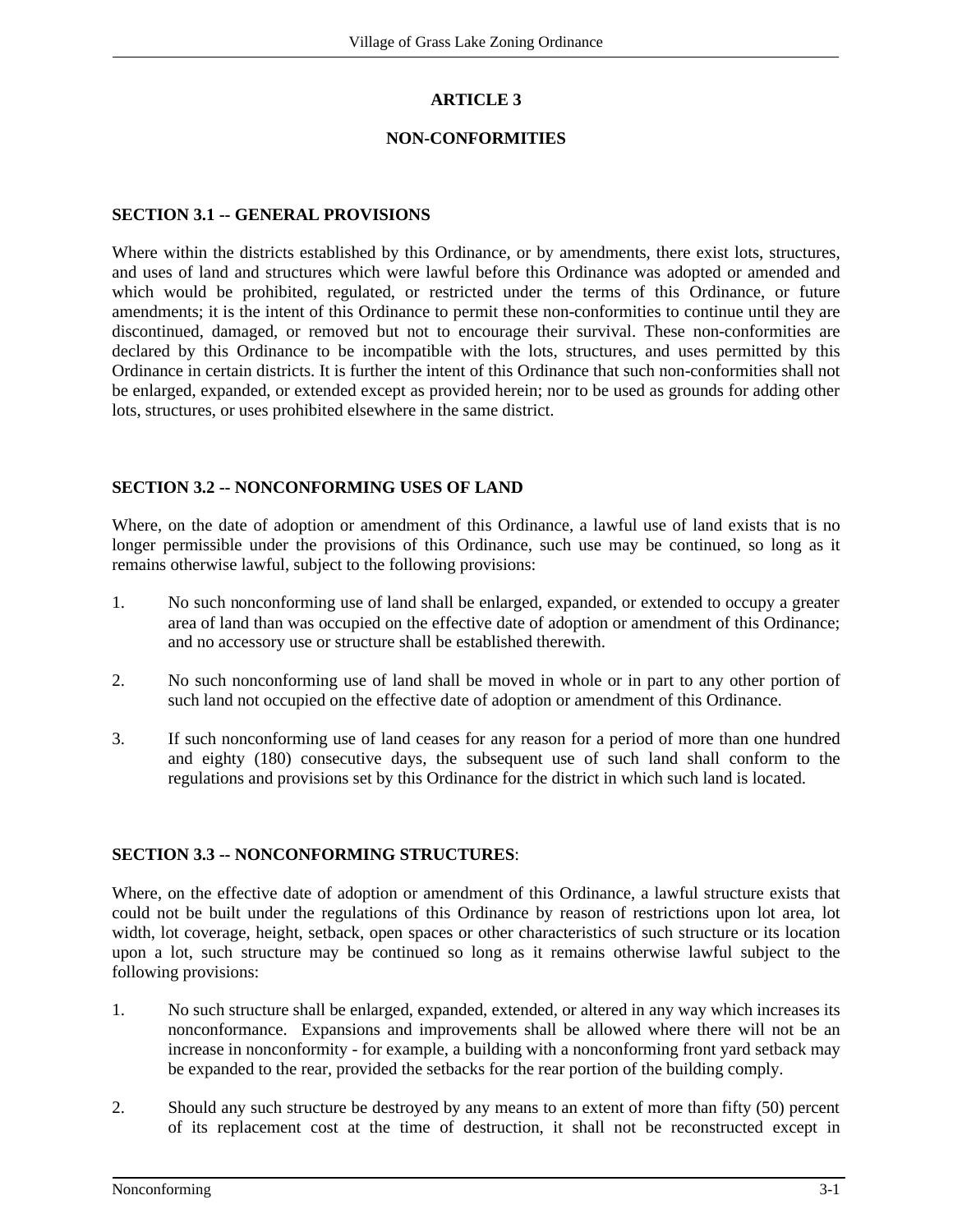conformity with the provisions of this Ordinance. Any reconstruction of a building damaged less than fifty (50) percent of its replacement cost may be reconstructed within the existing building footprint; provided reasonable upgrades to the building and site may be required to bring the building and site closer to compliance with the ordinance.

- 3. Should any such structure be moved for any reason of any distance, it shall thereafter conform to the regulations of the district in which it is located after it is moved.
- 4. Repairs and modernization to nonconforming structures containing a use allowed in the district shall be permitted, provided the total cost of construction does not exceed fifty (50) percent of the structure's replacement cost. Reasonable upgrades to the building and site may be required to bring the building and site closer to compliance with the ordinance. (Amended, effective May 20, 2009.)

## **SECTION 3.4 -- NONCONFORMING USES OF STRUCTURES**

Where, on the date of adoption or amendment of this Ordinance, a lawful use of a structure exists that is no longer permissible under the regulations of this Ordinance, such use may be continued so long as it remains otherwise lawful subject to the following provisions:

- 1. No nonconforming use of a structure shall be enlarged, expanded, extended, or altered except in changing the use of such structure to a use permitted in the district in which such structure is located.
- 2. When a nonconforming use of a structure is discontinued or abandoned for more than one hundred eighty (180) consecutive days, the structure shall not thereafter be used except in conformance with the regulations of the district in which it is located.
- 3. Any structure devoted in whole or in part to any nonconforming use, work may be done in any period of twelve (12) consecutive months on ordinary repairs or on repair or replacement of nonbearing walls, fixtures, wiring, or plumbing to an extent not to exceed ten (10) per cent of the then current replacement value of the structure, provided that the volume of such structure or the number of families housed therein as it existed on the date of adoption or amendment of this Ordinance shall not be increased. Nothing in this Ordinance shall be deemed to prevent the strengthening or part thereof declared to be unsafe by any official charged with protecting the public safety upon order of such official.
- 4. Should any structure containing a nonconforming use be moved, for any reason of any distance, it shall thereafter conform to the regulations of the district in which it is located after it is moved.
- 5. Should any structure devoted in whole or in part to any nonconforming use be destroyed by any means to an extent of more than fifty (50) per cent of its replacement cost at the time of destruction, it shall not be reconstructed and again devoted to any use except in conformity with the regulations of the district in which it is located.

#### **SECTION 3.5 -- CHANGE OF TENANCY OR OWNERSHIP**

There may be a change of tenancy, ownership, or management of an existing nonconforming use, building, or structure, provided there is no change in the nature or character of such nonconforming use, building or structure.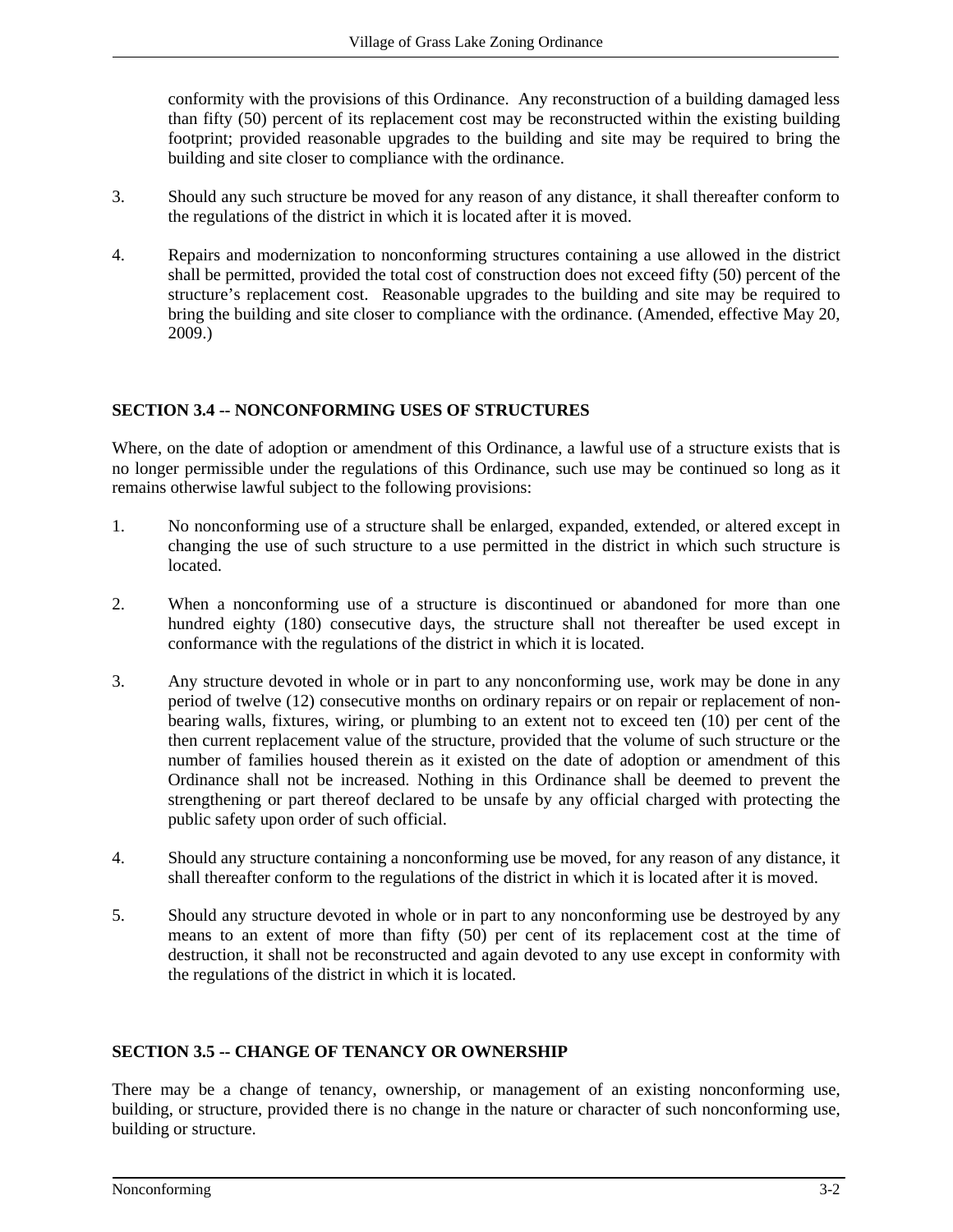# **SECTION 3.6 -- NONCONFORMING LOTS**

The following regulations shall apply to any non-conforming lot of record or non-conforming lot described in a deed or land contract executed and delivered prior to the effective date of this Article or Amendment thereto:

- 1. USE OF NON-CONFORMING LOTS. Any non-conforming lot shall be used only for a use permitted in the district in which it is located. In any district in which single-family dwellings are permitted, notwithstanding limitations imposed by other provisions of this ordinance, a singlefamily dwelling and customary accessory buildings may be erected on any single lot of record at the effective date of this article. This provision shall apply even though such lot fails to meet the requirements for area or width, or both, that are generally applicable in the district, provided that the lot is in conformity with all other applicable yard setback, minimum area, and any other dimensional requirements which apply to the district in which the lot is located (see Subsection 3 below).
- 2. VARIANCE REQUIREMENTS. If the proposed use of non-conforming lot would not be in conformity with the minimum set back and other applicable dimensional requirements set forth in this ordinance, then such proposed use shall be permitted only if a variance is granted by the Zoning Board of Appeals (see Subsection 3 below).
- 3. To develop a non-conforming lot(s) under the provisions of Subsections 1 and/or 2 of this section, the applicant is required to submit evidence that ownership of the lot was not, at the time of adoption or amendment of this Article, under contiguous single ownership with other lots which could have been combined into a conforming or more conforming lot. For purposes of this Article, the term "develop" shall be defined to mean a change in use of, or location, modification, or construction of any structure on such lot."
- 4. NON-CONFORMING CONTIGUOUS LOTS UNDER THE SAME OWNERSHIP. The following regulations shall apply to non-conforming contiguous lots under the same ownership:
	- A. If two or more lots, or combinations of lots with contiguous frontage are under single ownership, and are of record at the time of adoption or amendment of this article, and if all or part of the individual lots do not meet the requirements established for lot width are area, the parcels involved shall be considered to be an individual parcel for purposes of this article. Any alteration of lot lines, or combinations of lots, shall result in lots which more closely conform to the requirements of this article.
	- B. No portion of any such parcel shall be used, occupied, or sold such that the same would diminish compliance with the minimum lot width and area requirements set forth in this ordinance, nor shall any division of a parcel be made which creates a lot with width or area less than the minimum requirements set forth in this ordinance.
	- C. Once any combination which creates a conforming lot occurs, the resulting lot shall not retain non-conforming lot of record status, may not be re-divided, and will thereafter be required to comply with the lot requirements of this ordinance. (Amended, effective March 1, 2004)